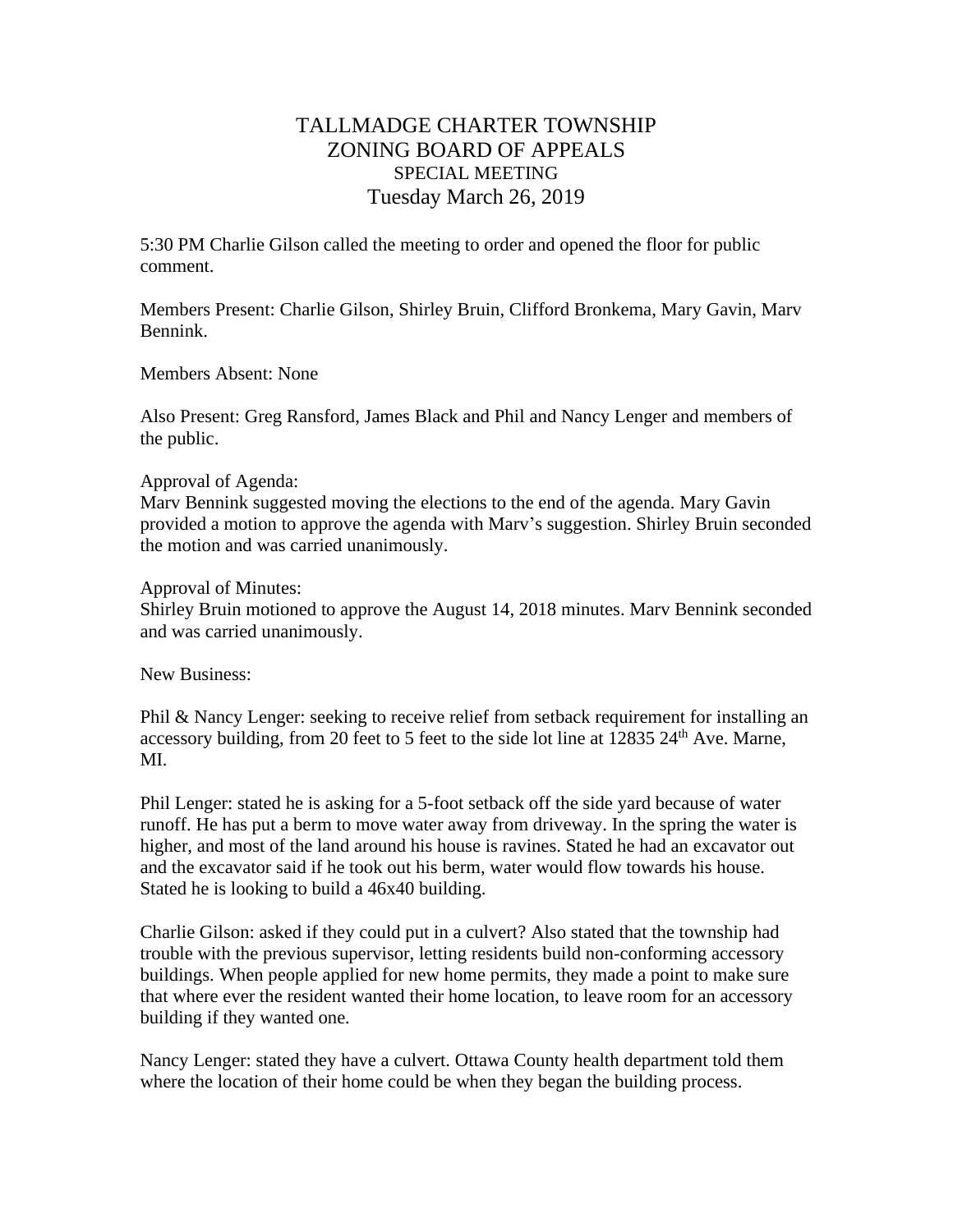Marv Bennink: asked if there will be a poured wall in the back for the accessory building because of the ravine? Asked if Phil will cut into the bank?

Phil Lenger: stated yes.

Marv Bennink: stated he did not feel a need for a variance because Phil could extend the drain in the culvert. Stated, he feels there are other places on the property the accessory building can be put.

Shirley Bruin: asked if you stayed with a 30x40 building, would it fit within the 20-foot setback requirement?

Phil & Nancy Lenger: stated yes, but they need the extra space for a trailer.

Charlie Gilson: asked for public comment.

Public Comment: none.

Clifford Bronkema provided a motion to approve the request at  $12835 24<sup>th</sup>$  Ave. Stated he feels the applicant applies to numbers 1 and 2 for the Standards of Review. Due to a lack of a second, the motion failed.

Marv Bennink provided a motion to deny the requested variance. He feels the applicant does not meet Section 21.07(d)1 or 2, given there are other places to located the barn, and drainage improvements can be made to accommodate the proposed building . Shirley Bruin seconded the motion.

Clifford Bronkema requested a roll call vote.

Shirley Bruin:Yes Charlie Gilson: Yes Mary Gavin: Yes Marv Bennink: Yes Clifford Bronkema: No

Charlie Gilson: stated next applicant was James Black of 2101 Lincoln St. seeking relief from 3.02 (f) – requesting existing structure (circa 1910) to be located in the front yard as a result of a purchase of property that is for sale.

James Black: stated he is asking to move lot lines to include the barn, which was included with the house he is living in since 1987, until 2004, when he bought the property.

Lee Ogdahl: stated he bought the property in 1990 which came with 2 acres, and Paul Dykstra owned everything else. Stated the barn never came with my house, it came with Paul's house, the barn has been there for 100 years, I bought the whole property, split it